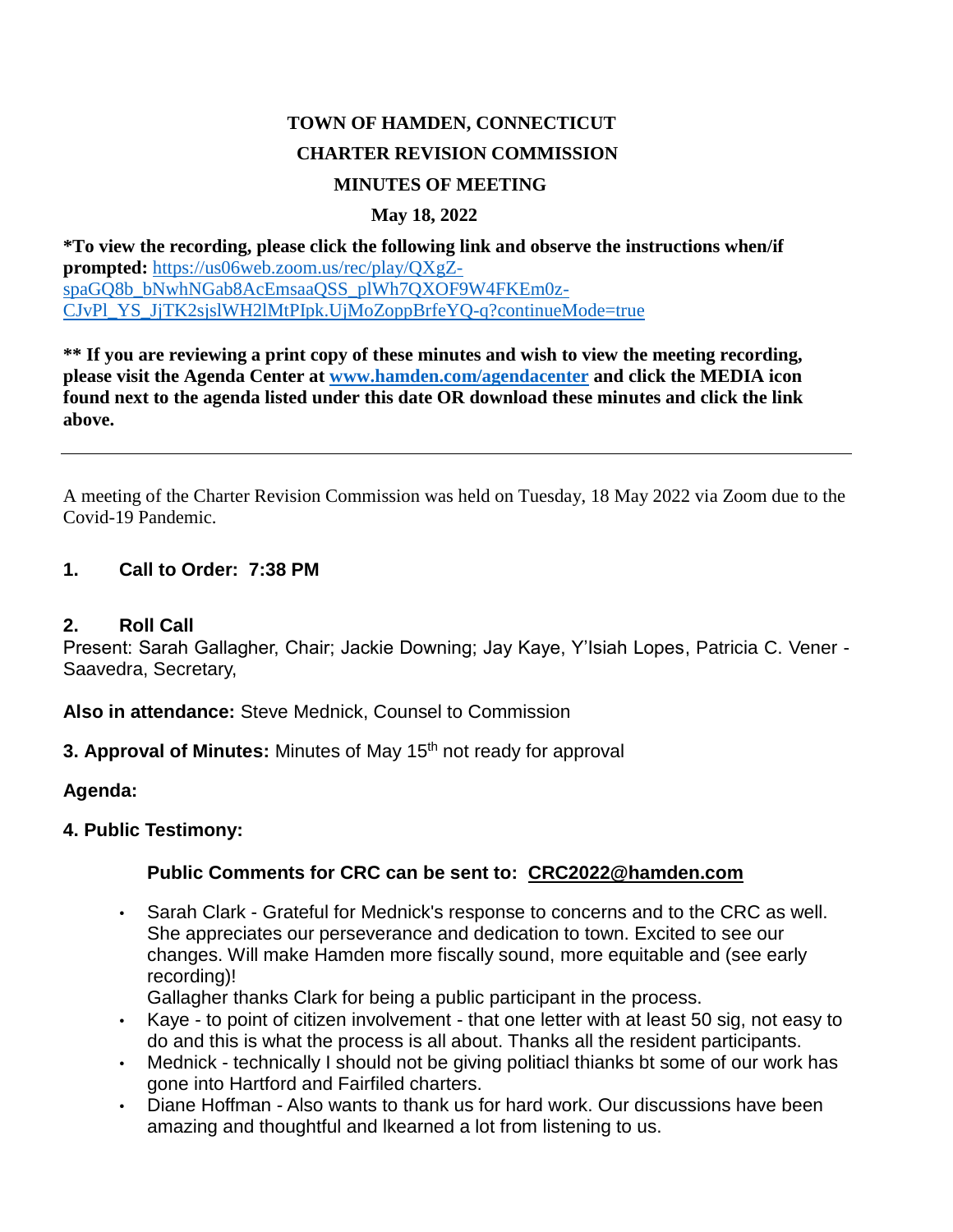Gallagher - thanks her for input into the process and longevity.

• Mednick - Diane was also here 11 years ago as well as this past 2 years of CRC.

## **5. Final Review and Review of Changes Made on May 15, 2022**

- Mednick We are trying to say to the public "this is what Boards and Commissions are all about." You are working in the public interest, not in yours or your party's. Talks about regulatory aspect of commissions. So being broadly constitutional meant putting it in front. The one good thing out of pandemic is hybrid meetings.
	- Downing is there any latitude within the way this is written for a Board or Commission to say "we don't really need a hybrid meeting"
	- Mednick it says they should be accessible. Need an option for in-person meeting for the case that there is no electrical power. The general intent is to make completely open meetings. This has to be clear enough for Gruen to be able to defend not having a meeting in an accessible format in non-emergency circumstances is not acceptable. Explains how some meetings might be just remote in some small towns because of space (room) limitations.
	- Vener-Saavedra asks "what if a group says 'accessible means in-person is good enough.'"
	- Mednick explains that the Town Attny and Town Clerk will address that and this language gives them that "authority" to do so.
	- Kaye in a public comment recently was a concern about "each board and C will have capacity." Should that be "each b and C shall be provided with the capacity to hold hybrid meetings."
	- Page 55 subsection K 7-1.K addressing issue of Town Clerk providing materials including but not limited to (parliamentary procedure, Open Government Law (FOIA), etc) as discussed earlier.
	- Gallagher is there a category for Home Rule and Dylan's Rule (established Home Rule in 1867) what we have today. Adopted 98 years later. (Title 7)? There is a big study coming up in July.
	- Mednick our Legislative Council needs to know how Title 7 works
- Mednick Police Commission chair met with Acting Chief couple provisions we need to discuss (pg 70). Began to think that having ability to on their own motion establish policies. Com could study policy and come up with alternatives but initially comes from Chief. Who is exec dir. While commish is board of directors.
	- I ask for clarification and get it.
	- Downing points out that a volunteer commission could make a lot of busy work for dept but needs to be structured way for commission to initiate a review - "lets think about this-," and review at the public hearing.
	- Vener-Saavedra agrees with Downing Mednick offers "initiate of a review."
	- Gallagher wonders if this something that should appear nearer the top of the section.
	- Mednick policy of "initiating review" is ok but "initiating a policy" is outside their purview. offers, "Commission may initiate a review ... pertaining to oversight of department." Does this get to Jackie's concern?
	- Kaye how about "request" instead of "initiate?"
	- Mednick reads the sentence. (Notes that the document is publicly available.)
	- Gallagher does not think the commission should make policy completely on their own. Mednick notes that by section 2.a(c) They are involved in policy throughout the document. The issue was if they could go over the chief's head.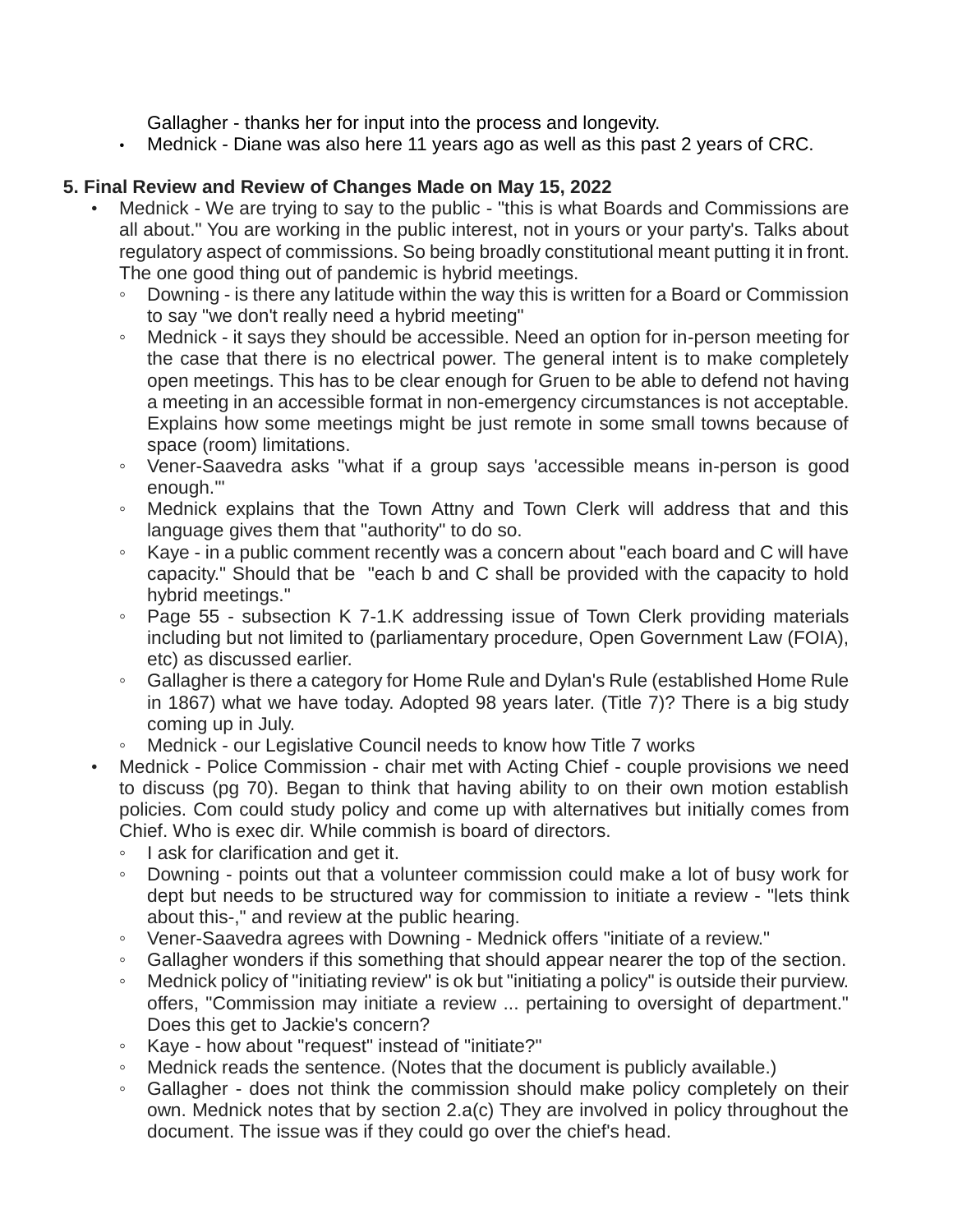- Downing likes the word "recommend." Mednick asks "so commission may recommend that chief review a topic?" Downing acknowledges with, "recommend review of"
- Vener-Saavedra asks about the what if, what if, then what, then what? If people go to commissioner and nothing gets done.
- Mednick describes the full route that can be done including going to Mayor, LC and court.
- Issue of personnel we flipped paragraphs no changes in appointments just the order is flipped. Recruitment had a few changes previously discussed. Other issues don't show (my issues) are still outstanding. Those should be left to human resource issue. HR director has not made a connection with Mednick
	- Downing wants to change her language without changing concept just readability.
	- Kaye reminds us that Downing's phrase includes "shall" rather than "should."
	- Downing on CBS radio new law in NYC on police testing and training it will become a national best practice.
	- Mednick notes that in this document we don't discuss application process.
	- Mednick you want the testing done before training!
	- Gallagher in reference to an appointment section prefers the more general "best practices" rather than specifics that include "psych testing."
	- Mednick also added explicitly the concept of the application process as a section. Then we can include more in accordance with national best practices.
	- Vener-Saavedra insists that there is a necessity for some specifics (especially psych evals).
	- Gallagher is against psych testing prefers to reference industry standards. Concerned about specifics being too limiting.
	- Mednick agrees more with Gallagher than with me. But he is going to look for a "best practice" set of specifics to see what these entail. Will get to us tomorrow (Fri AM at latest).
	- Lopes There are different kinds of psych tests and a company can say "we did a multiple choice" or they might use a sit down interview where someone (the interviewer) has a pre-existing bias."
	- Downing I think the level of detail of calling out the type of testing is not a charter issue but rather the commission and department. Citing "National Standards" is sufficient.
- Mednick Complaints section . In the last draft we had a section that made it look like there was a process of appeal to commission by both members of the dept and any civilian by misconduct. This does not exist in bargaining.
	- Mednick breaks the issue into parts and to things clearer. He has included a note to the desire to have a place for civilian appeal even though by bargaining agreement these are not allowed.
	- Downing not sure the language clarifies this desire. Wonders if the order of wording should be changed to represent how something may be changed and the order in which this may happen. Mednick will do more re-writing. (This becomes a footnote that Vener-Saavedra agreed was acceptable. The footnote has since disappeared.)
	- Gallagher preferred the version with a notation rather than including the note as part of wording. Downing agrees and offers suggestions and Mednick will adapt.
- Mednick discusses more changes in Lopes area of Community and Human services. Human Services is umbrella and Community Services is a subsection or department.